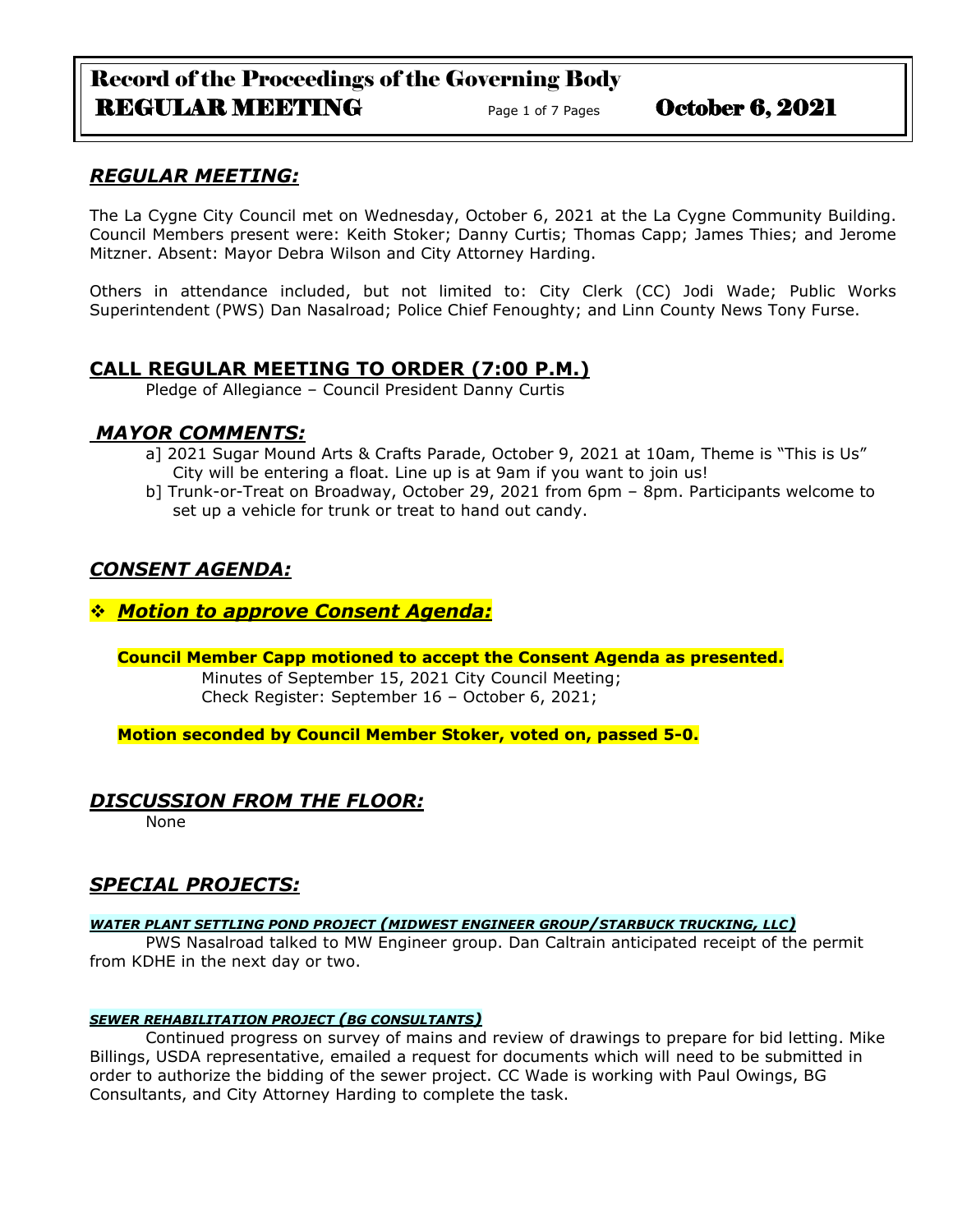# Record of the Proceedings of the Governing Body REGULAR MEETING Page 2 of 7 Pages October 6, 2021

## *SPECIAL PROJECTS CONTINUED:*

*STREET PROJECT – KDOT CCLIP PROJECT AT KS HWY 152 AND INDUSTRIAL ROAD (BG CONSULTANTS)*

Project scheduled for March 2022.

#### *NEW FIRE STATION/PUBLIC SAFETY BUILDING*

CC Wade and Katie Russell have been working on grant applications.

### *REPORTS OF CITY OFFICERS:*

**CITY ATTORNEY –BURTON HARDING**: None

#### **CHIEF OF POLICE – TINA FENOUGHTY**

| <b>14 Traffic Stops Conducted</b><br><b>Citations issued since last meeting</b> |  |              |   |  |
|---------------------------------------------------------------------------------|--|--------------|---|--|
| Speed School Zone                                                               |  | Tag Expired. | 3 |  |
| Fail to Yield                                                                   |  | No Tag       | 0 |  |
| Insurance                                                                       |  | No DL        |   |  |
| <b>RR Crossing</b>                                                              |  | Speed        | 2 |  |
| Vicious Dog/RAL                                                                 |  | Marijuana    | 1 |  |
| Drive Violation of Rest.                                                        |  | Misdeamor    | 1 |  |

#### **Calls for Service / Reports – 09/14/2021 thru 10/04/2021**

| Animal Complaint -<br>- 8 | Traffic Complaints - 3            |
|---------------------------|-----------------------------------|
| Assist Outside Agency - 2 | Pursuit - 0                       |
| Building Check $-2$       | Citizen Assist CFS / contact - 19 |
| Fingerprints $-0$         | Juvenile Incident - 6             |
| Check Welfare $-2$        | $911$ Hang up- 0                  |
| Follow $Up - 17$          | Theft - $1$                       |
| Suspicious Activity - 2   | Vehicle Lockout - 2               |
| Disturbance $-1$          | Drug Case - 1                     |
| Domestic / Battery $-0$   | Criminal Damage - 4               |
| Burglary $-0$             | Civil Stand By $-0$               |
| Suicidal Subject $-1$     | Warrant Attempt $-2$              |
| Felony Warrant $-0$       | Misdemeanor Warrant - 1           |

#### **Codes - 0 Letters sent out, 1 Work Orders**

#### **VIN Inspections –** 3 completed

New Business: Chief Fenoughty reviewed the 3<sup>rd</sup> quarter report for Actual Case Reports, Status Type Calls – No Report, and Traffic Stops only.

#### *EXECUTIVE SESSION:*

#### ❖ *Motion*

**Council Member Capp motioned to go in to executive session for 5-minutes for nonelected personnel matter for an individual employee's performance and will return to the Council table at 7:11pm. Motion seconded by Council Member Mitzner voted on, passed 5-0. 7:06pm**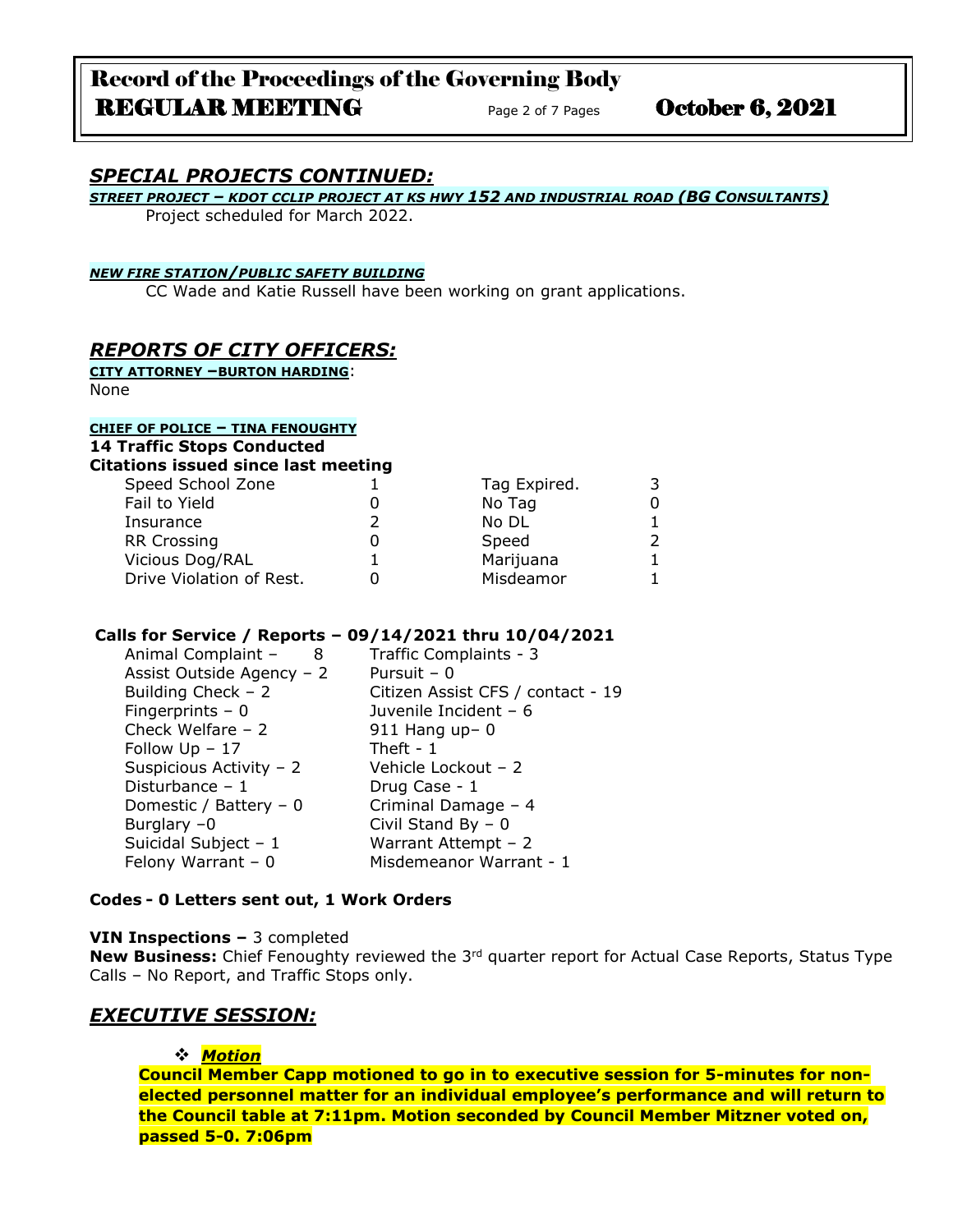#### *REPORTS OF CITY OFFICERS:* **CHIEF OF POLICE – TINA FENOUGHTY**

Others in attendance included, but not limited to: Police Chief Fenoughty and CC Wade

## *OPEN SESSION RESUMED AT 7:11pm:*

## ❖ *Motion*

**Council Member Capp motioned to approve a raise for Allison Fox to \$17.00 per hour for completion of KLETC Full-time Academy effective October 4, 2021. Motion seconded by Council Member Stoker voted on, passed 5-0.**

#### **Unfinished Business:**

Accrued overtime for last period  $= 13.5$  hours

#### **CODES ENFORCMENT – ALLISON FOX**

Chief Fenoughty attended graduation for Allison who finished  $6<sup>th</sup>$  out of 28 graduates at the KLETC Full-time academy. Allison will return to work on October 7, 2021.

#### **PUBLIC WORKS DEPARTMENT – PUBLIC WORKS SUPERINTENDENT (PWS) DAN NASALROAD**

This report will include tasks outside of our normal day to day duties. Report from 09/15/2021 to 10/06/2021

#### **Water and Gas:**

#### **Committee Discussions**

- Starbucks has removed the house on  $8<sup>th</sup>$  street, still needs to remove concrete.
- KDHE thought we would have final approval in writing tomorrow on pond.
- Issues with our gas meter at our start point, USDI is working on it.
- Gas main extension on East Linnco Drive. PWS Nasalroad reviewed some cost estimates from USDI to install either a 4" gas main (\$27,000) or a 2" gas main (\$24,000). Conversation was held regarding the costs of installation. Council Member Capp inquired how the City would normally handle the cost associated with the installation of new mains for utilities when subdivisions or Industrial Parks are developed. The Council also discussed the limited number of parcels remaining in the East Industrial Park which is currently only two (2). Council Member Stoker asked about allowing propane tanks by condition in a conditional use permit if the business owner only required a small amount of gas for a water heater(s). The Council decided to hold off on making any decision until a potential business/customer decides to purchase a lot.

#### **Street:**

- Still working on drainage at  $3<sup>rd</sup>$  and Chestnut. (Waiting on culverts).
- Surplus equipment. PWS Nasalroad reviewed the items to be sold by sealed bid. The Council decided to advertise the items for the next few weeks with sealed bids due in to the City hall by 4:30pm on Tuesday, November 2, 2021 and will be opened at the regular Council meeting on November 3, 2021.
- Trimming tree away from road and signs.
- Replacing and repairing stop signs.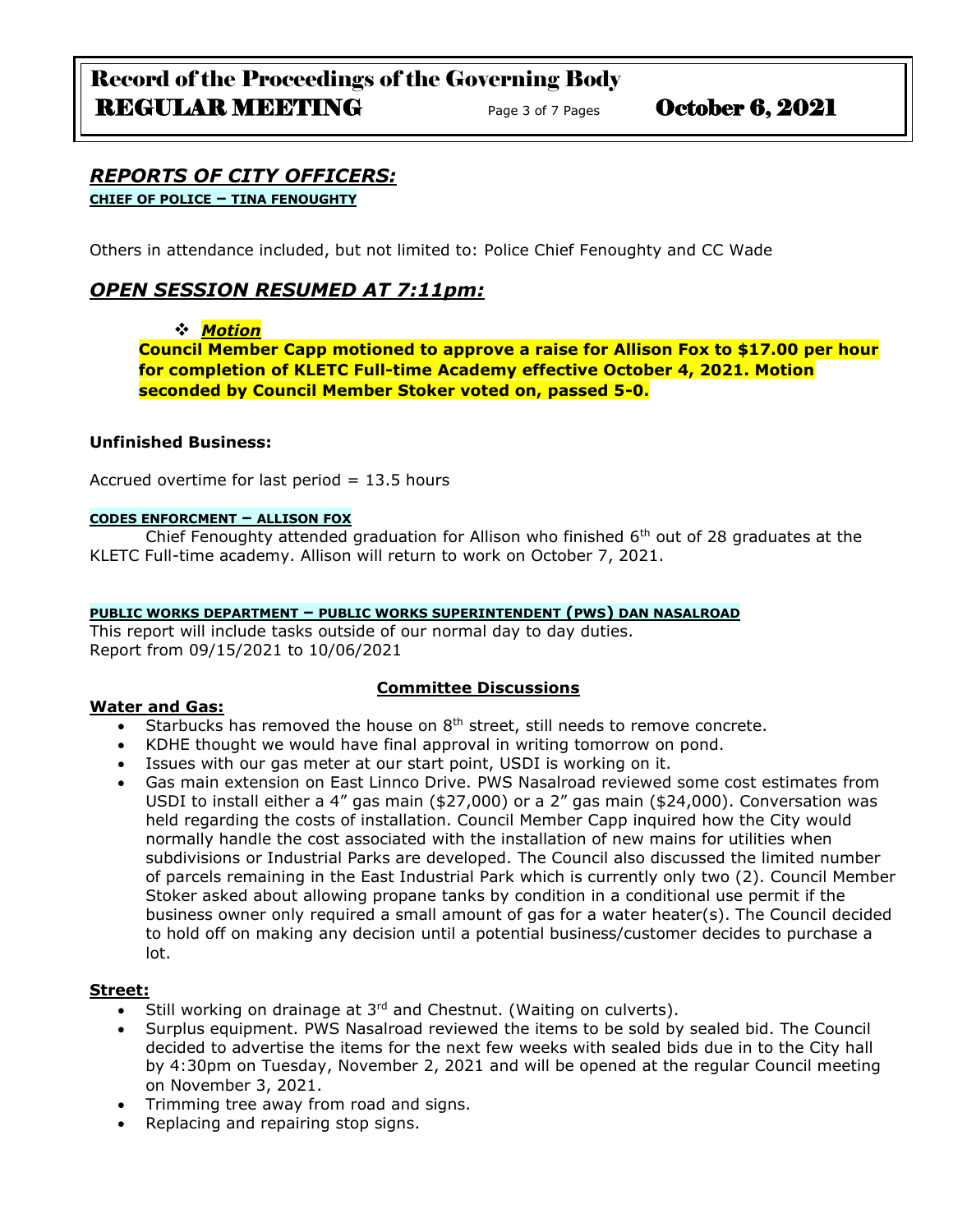# Record of the Proceedings of the Governing Body REGULAR MEETING Page 4 of 7 Pages October 6, 2021

## *REPORTS OF CITY OFFICERS CONTINUED:*

#### **PUBLIC WORKS DEPARTMENT – PUBLIC WORKS SUPERINTENDENT (PWS) DAN NASALROAD**

#### **Sewer:**

- East lift station generator is still down, parts are coming from Japan.
- Working with B&G on sewer project. Lift station upgrades.
- Still waiting on new pump for the East lift station. Should be shipped this week.
- Survey of N  $2^{nd}$  street has been started.

### **Park:**

- Mowing and maintaining park.
- Duane Jeppesen from Quality Pools will be down in the next few weeks to check on pool leak.
- Jim Thompson came and cleared out sewers at the shower house. Cleaned both sides and back in service.
- 2018 mower is at Blue Valley Tractor, waiting on estimate.
- Currently there are no campers.
- Winterized the concession stand and bathrooms. Main bathroom is still open.

#### **Cemetery:**

- Mowing continues. Grass is slowing down for the moment. PWS Nasalroad anticipates maybe one or two months of mowing left.
- Two trees have been removed.
- Roads were bladed.

Council Member Mitzner complimented Randy Hardwick on a job well done at the compactor. Everything looks really nice and clean. Council Member Mitzner appreciated the assistance Randy was providing to patrons when unloading their items at the compactor.

#### **FIRE DEPARTMENT – FIRE CHIEF DAN NASALROAD**

• Halloween cookout is on Sunday, October 31, 2021 at Thayer Park starting around 5pm and lasting until the last hot dog or the Fire Chief wears out.

#### **CITY CLERK – JODI WADE**

Report from 9/16/2021 – 10/06/2021

- Completed month-end financial reports;
- Completed quarterly reports;
- Attended virtual KMGA Meeting;
- Reviewed budget to date;
- Reviewed cemetery grave costs for other districts/cities;
- Prepared ordinance for alcohol Sunday sales;
- Reviewed "A Guide for Renters, Landlords and Homeowners";
- Reviewed Commercial Property Rehabilitation and Matching Grant Preservation Program sample;
- Reading the Department of the Treasury Compliance and Reporting Guidance booklet;
- Reviewed the Liability of Landlords, Chapter 14, Section 14-126 of the City Codes of the City of La Cygne;
- Charter Ordinance review Attempted to scan in all the Charter Ordinances for the City of La Cygne. There is a total of 14 charter ordinances. Able to find copies of all but two;
- Got items gathered for the City float for the Sugar Mound Arts & Crafts festival parade.

Overtime Hours for City Hall for the last pay period: NONE.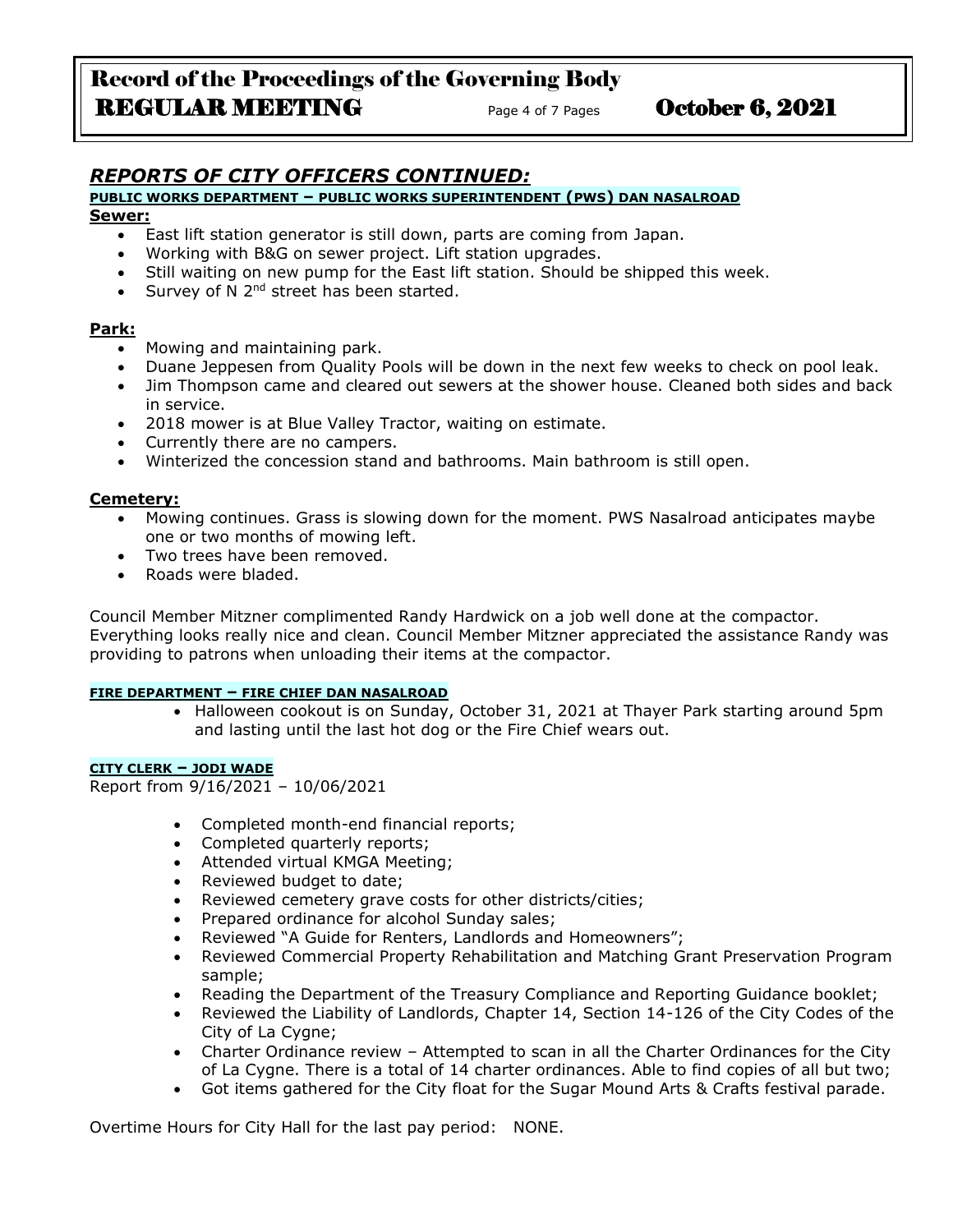# Record of the Proceedings of the Governing Body REGULAR MEETING Page 5 of 7 Pages October 6, 2021

## *COUNCIL COMMITTEE REPORTS:*

#### *WATER & GAS -*

• None

#### *STREET -*

• None

#### *SEWER-*

• None

#### *PARK-*

• None

#### *CEMETERY –*

• A draft of Chapter XI. Public property, Article 1. Cemetery regulations. CC Wade reviewed K.S.A. 17-1301c, 17-308, 17-1311, 17-312 and 17-312f regarding the Permanent Maintenance Fund, Oak Lawn Cemetery. CC Wade first reviewed Chapter XI, Section 11-110(a) of the City Codes of the City of La Cygne which states, "all monies arising from the sale of lots and graves in the Oak Lawn Cemetery, Linn County, KS as well as all monies received or derived in any way from said cemetery shall be placed in a permanent maintenance fund as such fund is described in K.S.A. 17-1311 with exceptions as noted in paragraph (g) of section 11-110". CC Wade reviewed K.S.A. 17-1311 which describes a percentage of the purchase price based upon the funding requirement as defined in K.S.A. 17-1301(c). K.S.A. 17-301(c) which defines "funding requirement" as the portion of the purchase price equal to 15% of the purchase price but not less than \$25, of a burial lot set aside in the permanent maintenance fund. CC Wade shared grave prices for cities or cemetery districts near La Cygne. The prices ranged from \$100 - \$650/grave. CC Wade reviewed Ordinance No. 350 which established an endowment fund for the cemetery of the City of La Cygne. Per K.S.A. 17-1312(f) Municipality within the state of Kansas that is empowered to issue bonds in payment of which taxes may be levied are exempt from the provisions of 17-1308, 17-1311, 17-1312 and 17-1312(a) through 17- 1312(e). CC Wade asked the Council to consider how it would like to handle the funds of the cemetery. Currently in the budget, the city levies \$20,000 from the general fund to transfer to the Oak Lawn Cemetery to reimburse for the maintenance of the cemetery. Currently the city has a total of \$62,146.66 in the Pollman fund with \$47,098.54 invested in CDs. The Oak Lawn fund currently has \$11,910.53. The Council will review the statutes and determine how to set up the money for the cemetery going forward. City Attorney Harding did confirm if an ordinance was approved changing the funding process it would be applicable to all existing dollars in the fund currently.

#### *PUBLIC SAFETY –*

• None

#### *COMMUNITY BUILDING-*

• None

#### *EMPLOYEE RELATIONS & TRAINING*

• None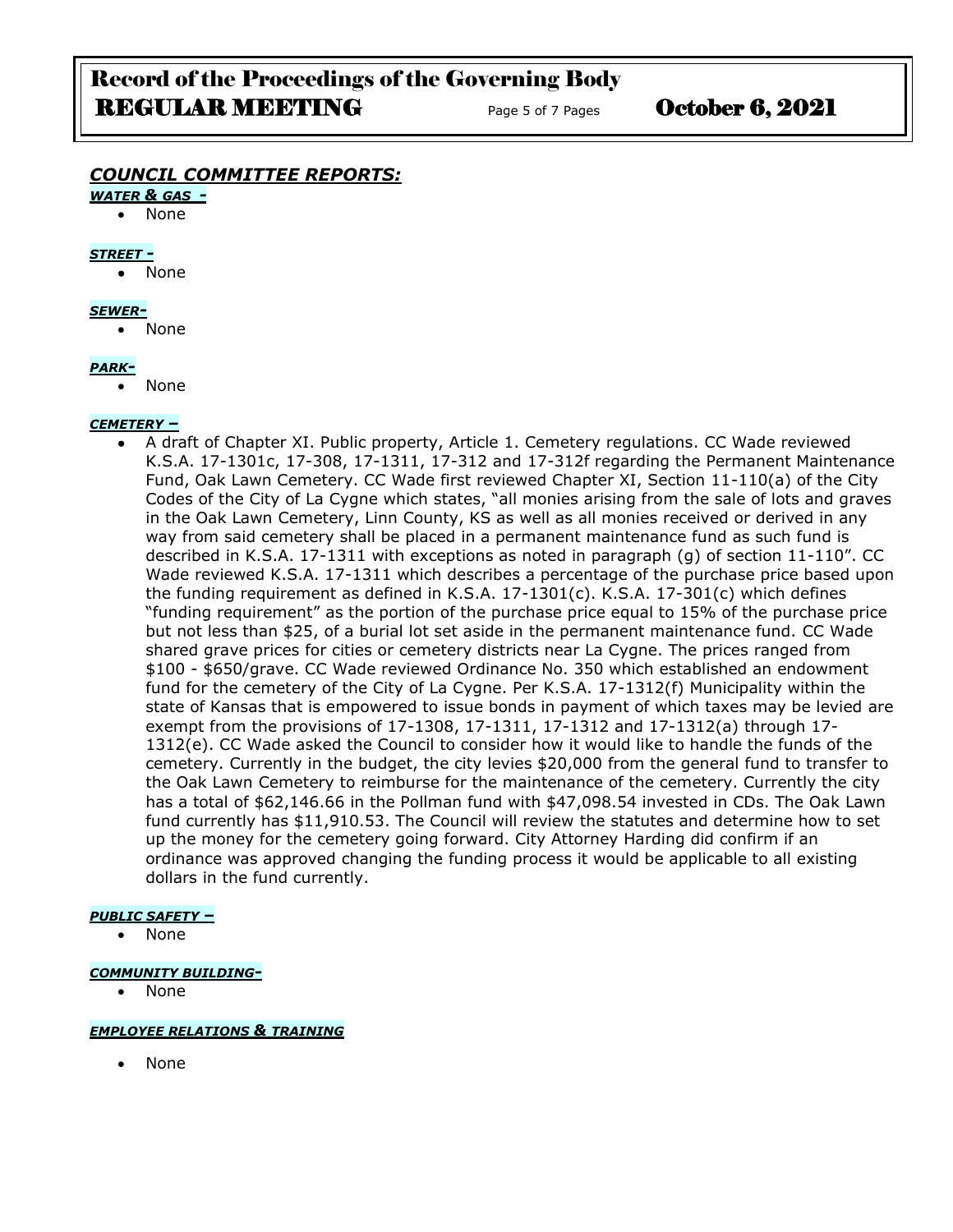# Record of the Proceedings of the Governing Body REGULAR MEETING Page 6 of 7 Pages October 6, 2021

### *SPECIAL COMMITTEE REPORTS: EMERGENCY MANAGEMENT -NONE*

*SWANFEST COMMITTEE –NONE*

*PLANNING & ZONING COMMISSION (PZC) -NONE*

*LA CYGNE COMMUNITY PARK BOARD –NONE*

## *UNFINISHED BUSINESS:*

#### **CEREAL MALT BEVERAGE/ALCOHOL LIQUOR: SUNDAY SALE EXTENSION**

Ordinance No. \_\_\_ amending chapter III (Beverages) of the Code of the City of La Cygne, KS by amending Article 2 (Cereal Malt Beverages) and amending Article 3 (Alcoholic Liquor) to authorize earlier Sunday sales of alcoholic liquor and cereal malt beverage in the original package within the City of La Cygne, Kansas.

#### ❖ *Motion*

**Council Member Capp motioned to approve Ordinance No. 1494 amending Chapter III of the Codes of the City of La Cygne, KS by amending Article 2 and amending Article 3 to authorize earlier Sunday sales of alcoholic liquor and cereal malt beverage in the original package in the City of La Cygne, Kansas. Motion seconded by Council Member Mitzner voted on, passed 5-0.**

#### **KMIT HEALTH PLAN**

KMIT Health Plan Update: Our city is unable to join the launch. As a city under 50 employees we are paying ACA-approved age banded premium rates. Blue Cross pulled the last 12 months of claim experience for each city and compared it to current age banded premium rates for that city. For the cities whose overall claim experience exceed the "expected" average claim experience by more than 10% were determined to be ineligible to participate in the KMIT launch.

## *NEW BUSINESS:*

#### **CINTAS STANDARD RENTAL SERVICE**

CC Wade reviewed the renewal agreement. No changes necessary. Service once a month has been fine.

## ❖ *Motion*

**Council Member Capp motioned to approve for City Clerk Wade to sign the agreement with Cintas for standard rental service. Motion seconded by Council Member Stoker voted on, passed 5-0.**

#### **GWORKS – FRONT DESK STANDARD PACKAGE ANNUAL SUBSCRIPTION AND ONBOARDING FEE**

CC Wade reviewed the annual price of \$1,260/year for 150 Public Users and a one time \$3,000 onboarding fee to set up the program on our current system. CC Wade would not consider adding this module until the technicians clean/replace the current utility module scheduled for the end of 2021.